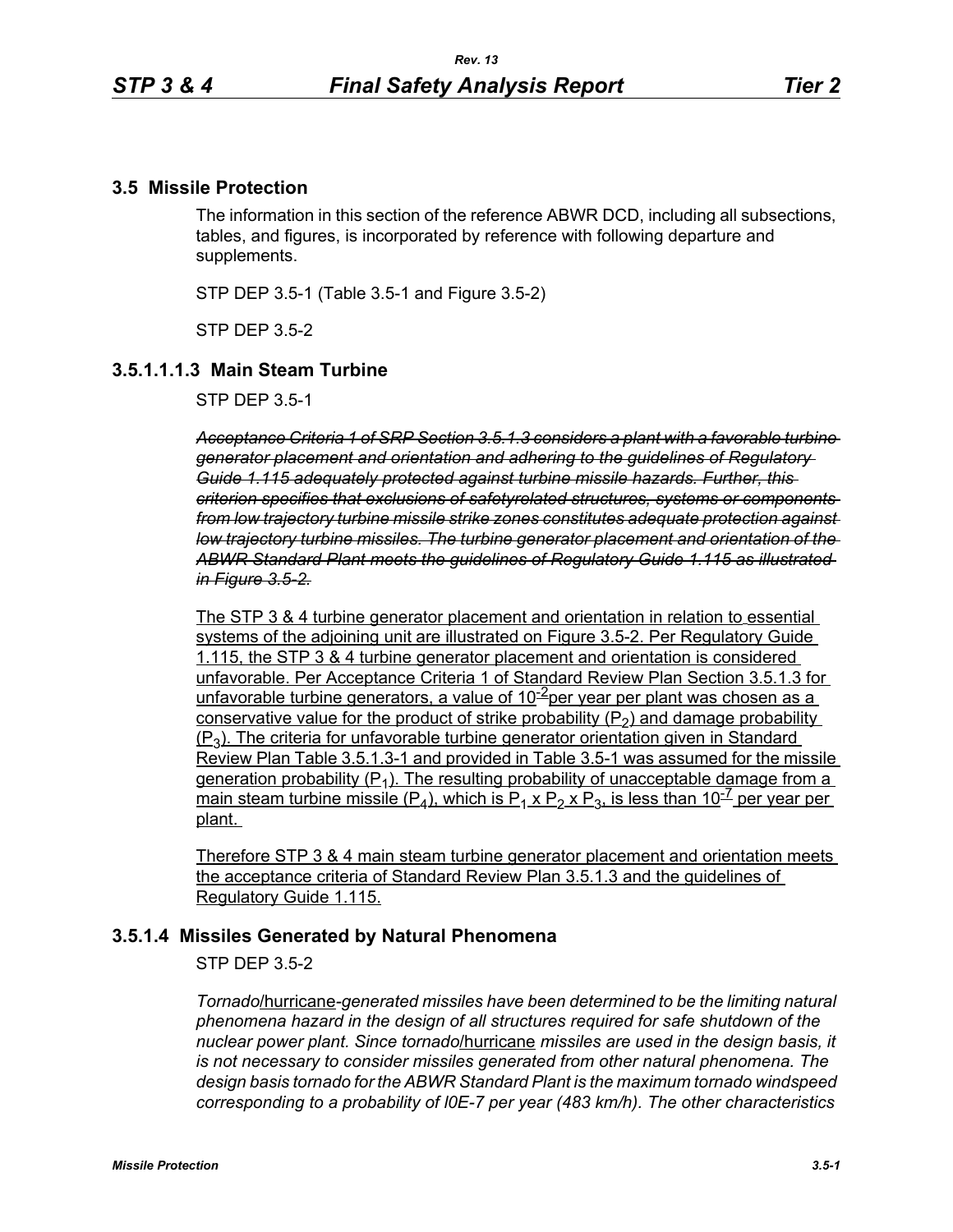*of this tornado are summarized in Subsection 3.3.2.1. The design basis tornado missiles are per SRP 3.5.1.4, Spectrum I.*

*Using the design basis tornado and missile spectrum as defined above with the design of the Seismic Category I buildings, compliance with all of the positions of Regulatory Guide 1.117, "Tornado Design Classification," Positions C.1 and C.2 is assured.*

*The SGTS charcoal absorber beds are housed in the tornado resistant reactor building and, therefore, are protected from the design basis tornado missiles. The offgas system charcoal absorber beds are located deep within the Turbine Building and it is considered very unlikely that these beds could be ruptured as a result of a design basis tornado missile. These features assure compliance with Position C.3 of Regulatory Guide 1.117.*

Design requirements for STP 3 & 4 due to hurricane winds and hurricane generated missiles are described in Section 3H.11.

*See Subsections 3.5.4.2 and 3.5.4.4 for COL license information requirements.*

# **3.5.4 COL License Information**

### **3.5.4.1 Protection of Ultimate Heat Sink**

The following site-specific supplement addresses COL License Information Item 3.9.

Compliance with Regulatory Guide 1.27 as related to the UHS and connecting conduits being capable of withstanding the effects of externally generated missiles, is demonstrated in Subsection 3H.6.

### **3.5.4.2 Missiles Generated by Other Natural Phenomena**

The following site-specific supplement addresses COL License Information Item 3.10.

The only missiles generated by natural phenomena that have been identified, are those generated by tornados and hurricanes. Tornado generated missiles are described in Section 3.5.1.4. Hurricane missiles are described in Section 3H.11.

# **3.5.4.3 Site Proximity Missiles and Aircraft Hazards**

The following site-specific supplement addresses COL License Information Item 3.11.

No site proximity missiles or aircraft hazards were identified for this site. For details see Subsection 2.2S.2.7.2.

### **3.5.4.4 Impact of Failure of Out of ABWR Standard Plant Scope Non-Safety-Related Structures, Systems, and Components due to a Design Basis Tornado**

The following site-specific supplement addresses COL License Information Item 3.12.

In general, safety-related SSCs are protected from tornado missiles by being either underground or housed in a tornado missile proof structure. The design criteria for systems and components (not housed in tornado structures) are as follows: Such plant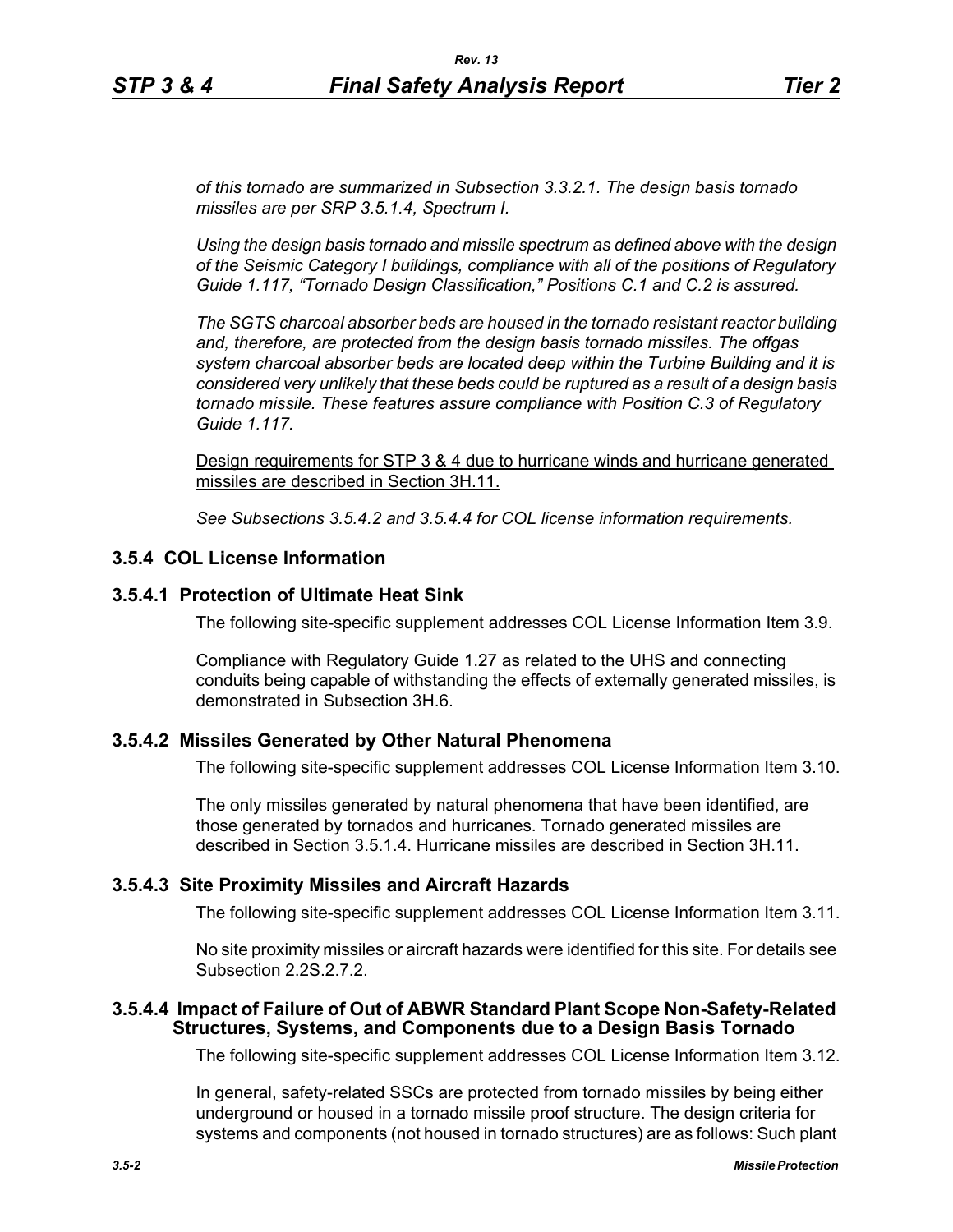SSCs are analyzed for the design basis tornado missile to ensure that their failure will not affect the ability of safety-related SSCs from performing their intended safety functions.

# **3.5.4.5 Turbine System Maintenance Program**

The following site-specific supplement addresses COL License Information Item 3.13.

A turbine system maintenance program will be submitted within three years following receipt of a COL that includes a probability calculation of turbine missile generation and shows that the turbine meets the minimum requirements as given in Table 3.5-1. This probability calculation shall evaluate each turbine control and protection system (for example, the condition that the primary overspeed trip system may be out of service during turbine operation) and all component failure modes to calculate the probability of turbine missile generation in order to determine the appropriate required licensee action in Table 3.5-1 under those circumstances. (COM 3.5-1)

# **3.5.4.6 Maintenance Equipment Missile Prevention Inside Containment**

The following site-specific supplement addresses COL License Information Item 3.14.

Procedures ensure that maintenance equipment inside containment, such as hoists, will either be removed prior to operation, moved to a location where they are not a potential hazard to safety-related equipment, or seismically restrained to prevent them from becoming a missile.

### **3.5.4.7 Failure of Structures, Systems, and Components Outside ABWR Standard Plant Scope**

The following site-specific supplement addresses COL License Information Item 3.15.

Non-tornado resistant structures are constructed from materials such as reinforced concrete block, and/or structural steel with metal siding and roof deck. Potential missiles or debris from these materials, resulting from failure of structure or from items blown off, when subjected to winds of tornado intensity, would not generate missiles more severe than the design basis tornado missiles defined in Subsection 3.5.1.4 (Reference 3.5-10).

## **3.5.5 References**

The following site-specific supplement addresses COL License Information Item 3.15.

3.5-10 "Rationale for Wind-borne Missile Criteria for DOE Facilities," J.R. McDonald, Sept. 1999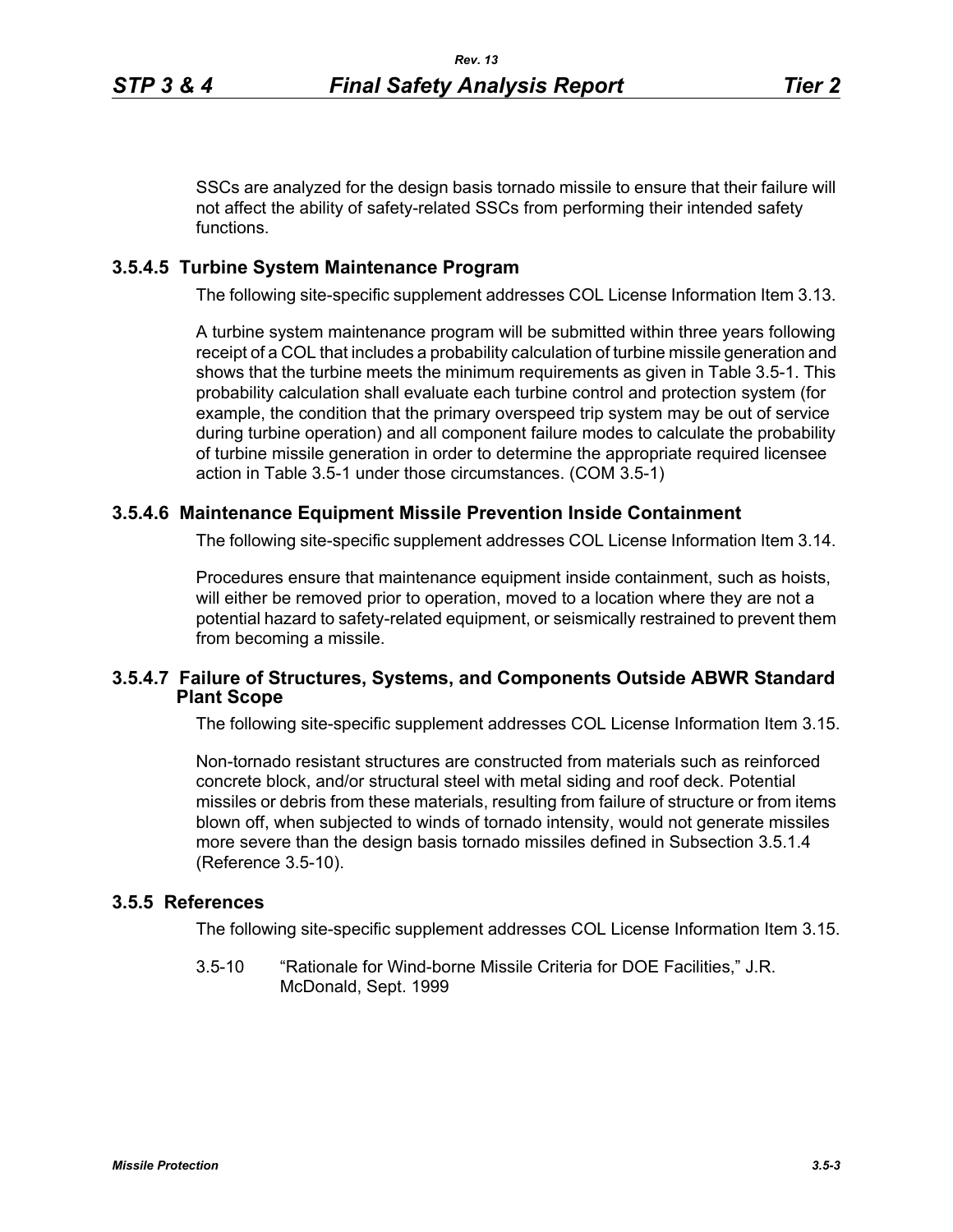| <b>Criterion</b> | Probability/Yr                                                         | <b>Required Licensee Action</b>                                                                                                                                                                                                                             |
|------------------|------------------------------------------------------------------------|-------------------------------------------------------------------------------------------------------------------------------------------------------------------------------------------------------------------------------------------------------------|
| (A)              | $P_1 < \frac{10^{-4}}{10^{-5}}$                                        | Criterion (A) is the general, minimum reliability<br>requirement for loading the turbine and bringing the<br>system on line.                                                                                                                                |
| (B)              | $\frac{10^{-4}}{10^{-5}}$ < P <sub>1</sub> < $\frac{10^{-3}}{10^{-4}}$ | If Criterion (B) is reached during operation, the<br>turbine may be kept in service until the next<br>scheduled outage, at which time the COL applicant<br>is to take action to reduce P1 to meet Criterion (A)<br>before returning the turbine to service. |
| (C)              | $\frac{10^{-3}}{10^{-4}}$ < P <sub>1</sub> < $\frac{10^{-2}}{10^{-3}}$ | If Criterion (C) is reached during operation, the<br>turbine is to be isolated from the steam supply within<br>60 days, at which time the COL applicant is to take<br>action to reduce P1 to meet Criterion (A) before<br>returning the turbine to service. |
| (D)              | $\frac{10^{-2}}{2}$ 10 <sup>-3</sup> < P <sub>1</sub>                  | If Criterion (D) is reached at any time during the<br>operation, the turbine is to be isolated from the<br>steam supply within 6 days, at which time the COL<br>applicant is to meet Criterion (A) before returning the<br>turbine to service.              |

**Table 3.5-1 Requirement for the Probability of Missile Generation**